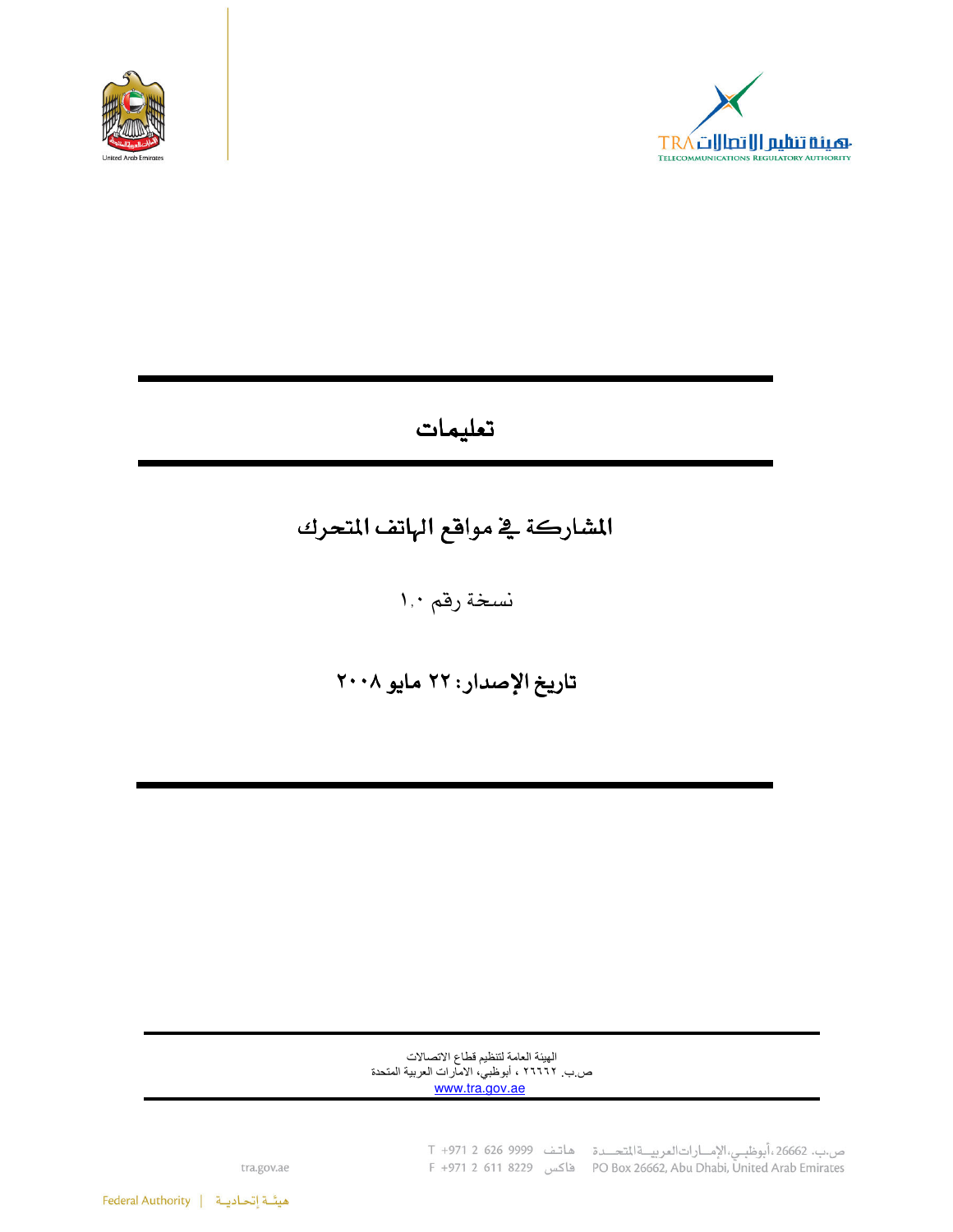



- المرجعية القانونية  $\blacksquare$
- ١,١ المادة (١٢) من المرسوم بقانون اتحادي رقم ٣ لسنة ٢٠٠٣، وتعديلاته، تنص على أن الهيئة " هي السلطة المختصة بالرقابة على قطاع الاتصالات والمرخص لهم، وذلك وفقاً لأحكام هذا المرسوم بقانون ولائحته التنفيذية والتعليمات الصادرة عن اللجنة العليا ".
- ١,٢ المادة (٤٩) من اللائحة التنفيذية للمرسوم بقانون اتحادي رقم ٣ لسنة ٢٠٠٣، وتعديلاته، تنص تحديداً على أن "...ع*ند قيامها بتنفيذ التزاماتها الواردة في المرسوم بقانون وهذه اللائحة* التنفيذية بشأن ريط الشبكات والاشتراك في المواقع والمرافق اتخاذ أي من الإجراءات الآتية :

" ١ . إصدار الأنظمة والتوجيهات التي تراها مناسبة".

١,٣ المادة ١٠,١,٤ من رخصة الاتصالات العامة رقم ٢٠٠٦/١ الخاصة بـ"اتصالات" والمادة ١٠,١,٤ من رخصة الاتصالات العامة رقم ٢٠٠٦/٢ الخاصة بـ"شركة الإمارات للاتصالات المتكاملة" على التوالي، تشترط على اتصالات وشركة الإمارات للاتصالات المتكاملة استيعاب جميع طلبات المشاركة في المواقع والتي تتم من قبل المرخص له الآخر.

#### التعليمات  $\mathbf{r}$

٢٫١ - لأغراض هذه التعليمات، يشار إلى أي مرخص له يبدأ في إنشاء أي موقع للهاتف المتحرك باسم " المرخص له الرائد".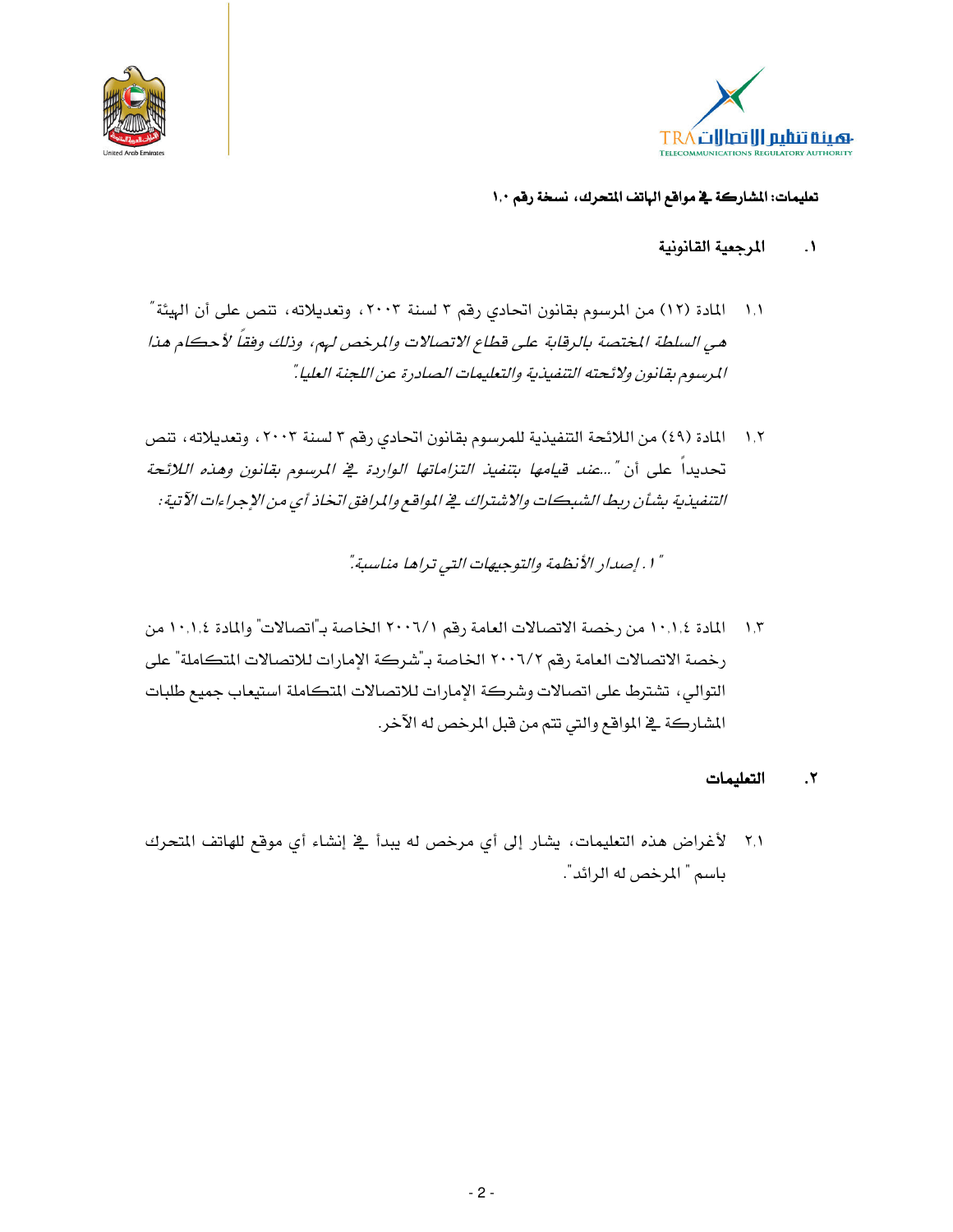



إضافة إلى ذلك، لتجنب الشك، يجب أن يكون الموقع الجديد للهاتف المتحرك أي موقع لم يتم إنشاءه بالكامل ويتم تشغيله اعتباراً من تاريخ صدور هذه التعليمات.

- ٢٫٣ يجب على المرخص لهم التعاون لتبادل أية معلومات ذات صلة فيما يتعلق بالمشاركة في أي موقع للهاتف المتحرك.
- ٢٫٤ يجب على المرخص لهم الذين يقومون بإنشاء أي موقع خارجي جديد للهاتف المتحرك أن يقوموا بإنشاء ذلك الموقع وفقا للمواصفات المشتركة التي يتم الاتفاق عليها بين المرخص لهم من أجل ضمان أن الموقع الخارجي الجديد للهاتف المتحرك قادر على استيعاب متطلبات المرخص لهما.
- ٢٫٥ وبالإضافة إلى ذلك، يجب على المرخص له الرائد أن يسعى لتسهيل الدخول الفوري والمعقول إلى الموقع الخارجي الجديد للهاتف المتحرك للمرخص له الآخر لإجراء تقييم مستقل للموقع الجديد.
- ٢,٥,١ إذا كان المطلب قائماً بالتواجد ـ2 الموقع الجديد ، عندها يجب على كافة المطالب المعقولة أن يتم استيعابها ولا يجوز لأحد المرخص لهم بعرفلة أو تأخير أنشطة المرخص له الآخر .
- ٢٫٦ بالنسبة للمواقع الداخلية الجديدة للهاتف المتحرك، و قبل الشروع في إنشائها، يجب على المرخص له الرائد أن يقدم إخطار خطي لنواياه، ﴾ غضون فترة معقولة من الوقت قبل الشروع بذلك، للمرخص له الآخر لغرض التحقق فوراً إذا طلب المرخص له الآخر المشاركة \_في الموقع الجديد.
- إذا تم الإعراب عن وجود نية للمشاركة في الموقع الداخلي الجديد في غضون فترة زمنية  $Y,Y$ معقولة، فلا يجوز للمرخص له الرائد أن يقوم بتفعيل مرافقه تجاريا في الموقع الجديد حتى يكون المرخص له الآخر قادراً على تفعيل مرافقه تجارياً. ولكن، يجب على المرخص له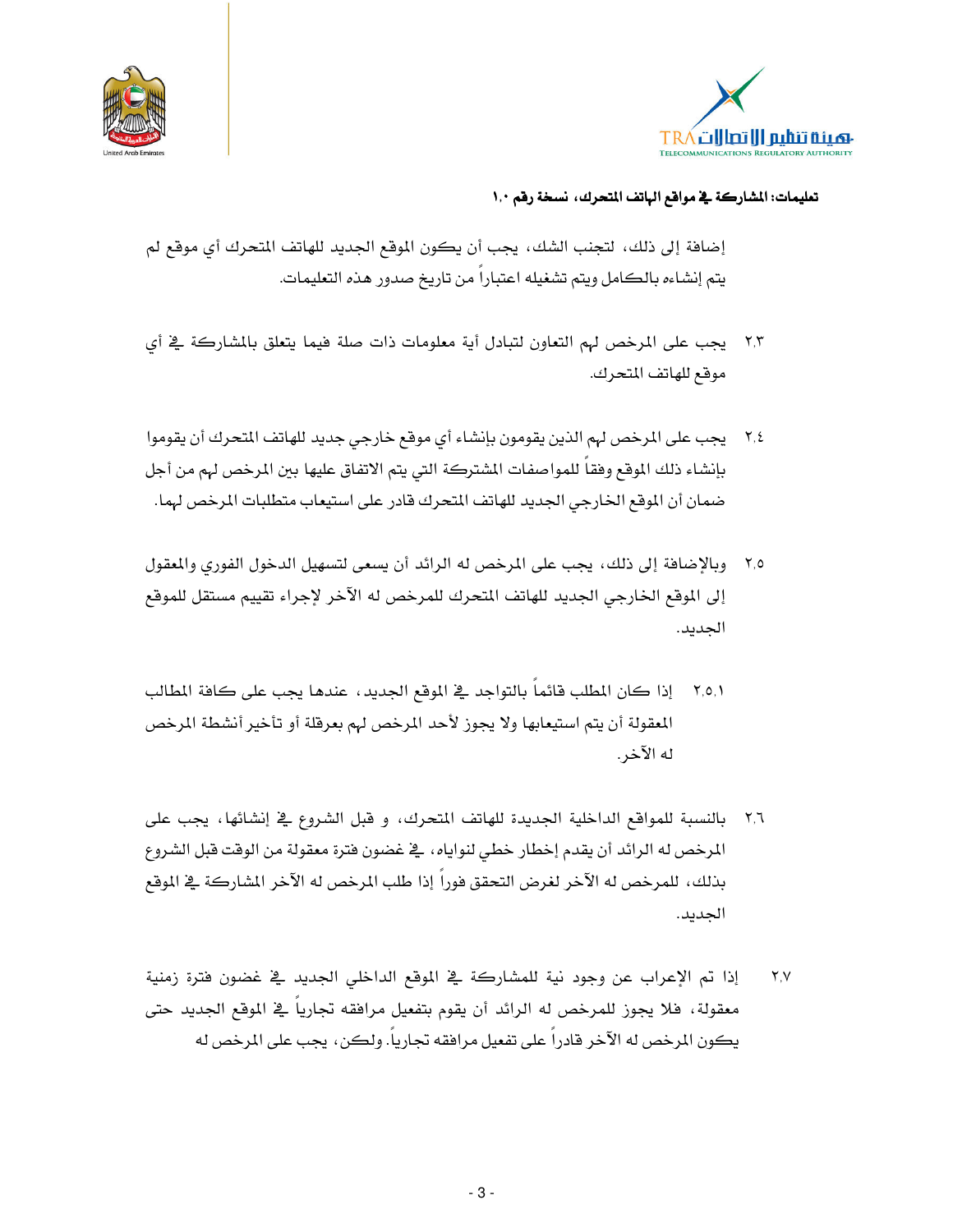



المطالب بالشاركة ﴾ الموقع الداخلي الجديد للهاتف المتحرك أن يستخدم أفضل المساعي لتركيب مرافقه فورا وية الوقت المناسب.

- ٢,٨ إذا تم الإعراب عن وجود نية لإشغال موقع جديد والانسحاب فيما بعد بشكل مناسب، يجب أن يتحمل المرخص له المطالب بالشاركة في الموقع الجديد أية تكاليف يتكبدها المرخص له الرائد (التجاوز الذي يعزي إلى التقيد بأية مواصفات فنية ذات الصلة) بناءً على الطلب وتسبق تسليم سحب الطلب. ويجب على المرخص له الرائد ، من ناحية أخرى ، استخدام كل الوسائل المعقولة والفعالة للتخفيف من هذه التكاليف.
- ٢,٩ كما تَعْتَبر الهيئة أن مواقع الهاتف المتحرك القائمة يجوز إتاحتها بالمثل للمشاركة في الموقع. وبناء على ذلك، يجوز للمرخص له أن يطلب المشاركة ڤ موقع قائم للهاتف المتحرك من المرخص له الآخر. ويَّ هذا الصدد ، على المرخص لهم أن يسعوا إلى التعاون من أجل تسهيل إنجاز كافة المهام المتعلقة بإنشاء تواجد مشترك في الموقع القائم للهاتف المتحرك بسرعة وفعالية.
- ٢,١٠ بالإضافة إلى ذلك، يجب على المرخص له الذي أنشأ موقع الهاتف المتحرك القائم أن يسعى إلى تسهيل الدخول الفورى والمعقول للمرخص له الآخر إلى الموقع القائم لإجراء تقييم مستقل للموقع.
- ٢,١١ لتجنب الشك، يجب على موقع قائم للهاتف المتحرك أن يكون أي موقع مكتمل الإنشاء ويتم تشغيله اعتباراً من تاريخ صدور هذه التعليمات.
- ٢,١٢ يجب على المرخص له المطالب بالشاركة ﴾ الموقع القائم للهاتف المتحرك أن يتحمل تكاليف تعديل موقع قائم للهاتف المتحرك من أجل استيعاب مرافق مرخص له آخر.
- ٢,١٣ \_ المناطق الخارجية حيث يقوم أحد المرخص له بالحفاظ على موقع خارجي قائم للهاتف المتحرك والذي يكون في حدود ٢٠٠ متر تقريبا من موقع خارجي قائم للهاتف المتحرك ولذي